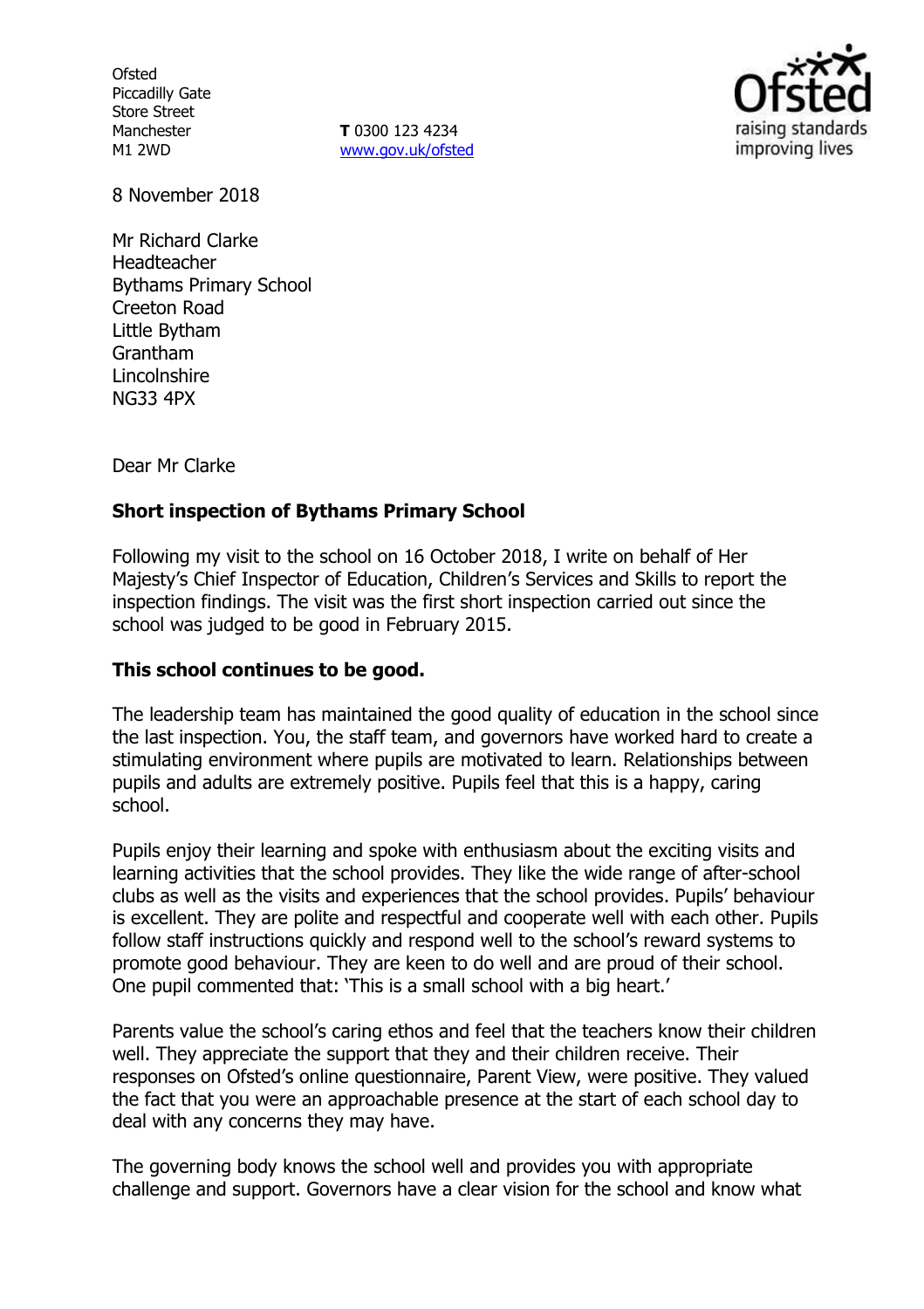

needs to be done to further develop the quality of education. They check the work of the school regularly through visits to classrooms to observe learning, through work scrutiny and through consultation with pupils and parents. This ensures that they have a good overview of the school. Governors demonstrate a strong commitment to helping the school to improve further.

The previous inspection report highlighted the need to develop handwriting skills and ensure that good handwriting was used consistently across all subject areas. Leaders have successfully addressed this area for improvement. Pupils' work in their books shows that handwriting is now taught effectively with pupils using a joined style. Pupils take care with their handwriting and presentation. They have pride in their work. Displays of pupils' writing around the school further encourage high standards.

Leaders were also challenged to improve the quality of teaching and learning in mathematics. They have partially achieved this. Results in the early years show that the percentage of children achieving a good level of development in mathematics was above that achieved nationally in 2017. This progress has been built on in key stage 1 with strong results in 2016 and 2017. Progress in key stage 2 has not been as consistent and, overall, pupils have achieved less well in mathematics than in reading and writing. Leaders have recognised this and have implemented a range of strategies to raise progress in mathematics across the school. These have had an impact on the progress of high-ability Year 6 pupils whose attainment was above that achieved nationally this year. However, there is more to do to ensure that all pupils make good progress.

# **Safeguarding is effective.**

You have ensured that pupils are safe in school. Staff are well trained and knowledgeable about safeguarding procedures. They are vigilant and recognise the need to monitor and record low-level concerns. They discuss these with you regularly and this enables the school to offer early support for families when it is needed. Safeguarding issues are followed up diligently and detailed chronologies are kept by the school to ensure that children are supported well. Safeguarding records are stored securely. You ensure that all staff and volunteers are rigorously checked before they start work or volunteer at the school.

Pupils told me that bullying is extremely rare and that their concerns are dealt with promptly. They report that staff will 'always listen' to them. They are taught about esafety and know how to stay safe online. The school has high rates of attendance which are above those nationally and has robust procedures in place to address poor attendance. Pupils value their education and attend regularly.

# **Inspection findings**

■ Leaders have recognised the need to improve progress and attainment in mathematics and you have put in place a range of strategies and resources to address this. Key stage 2 results indicate that these have had an impact on the attainment of high-ability pupils but have not been as successful in raising the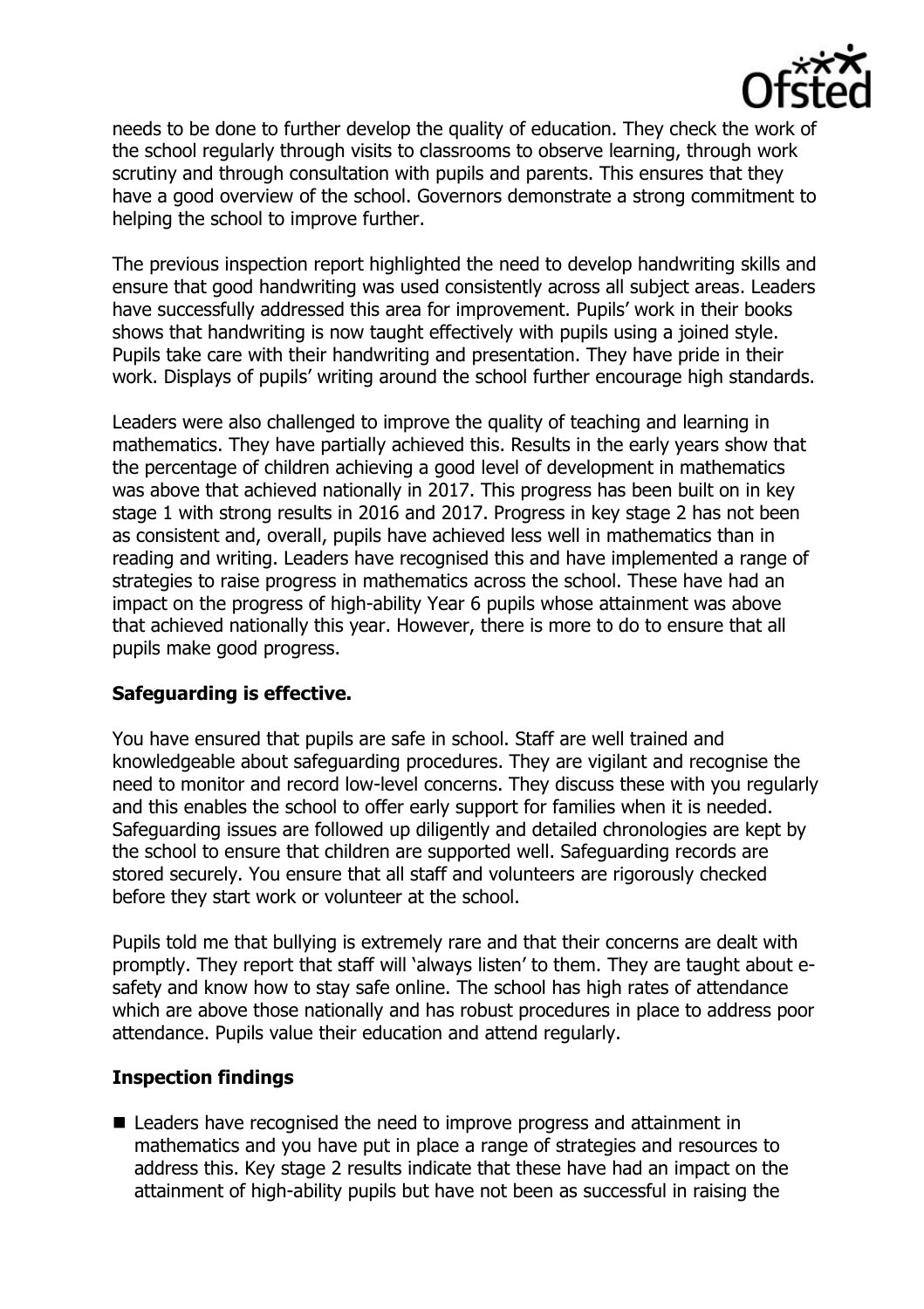

attainment of middle-ability pupils. Leaders are addressing this underachievement in a more robust manner this year. Leaders have provided additional teaching hours this academic year so that pupils in Years 4 to 6 can be taught separately for mathematics and for grammar, punctuation and spelling. The work scrutiny that we carried out together during the inspection shows that mathematics is being taught more effectively and that there are appropriate challenges for the most able pupils. However, we found that these are not yet used consistently across all year groups.

- The mathematics leader has attended specialist training in mathematics mastery and has worked with teachers to improve their confidence and delivery of this approach. However, she has not had the opportunity to observe teachers to enable her to fully evaluate the impact of these strategies and address areas of weakness in teaching and learning.
- You have accurately identified areas for improvement in teaching and learning and have implemented strategies to address these. The impact of these has been affected by staff changes since the last inspection. The literacy leaders have had access to appropriate professional development and strong links with other schools. This helps them to share and develop good practice, but they are relatively new to their roles. Consequently, their ability to evaluate the impact of current strategies is limited. They need to develop greater rigour in their approach to their roles and be clear about both the intended and actual impact of new strategies on pupil progress.
- **Pupils' attainment in spelling, punctuation and grammar has been below that** achieved nationally for the past two years, even although writing attainment and progress has consistently been strong. You have introduced specific curriculum time to ensure that grammar, punctuation and spelling are taught well. The work scrutiny that we carried out together indicates that these skills are now being taught with precision and rigour. Pupils in Years 2 and 3 were observed using colons accurately in writing a play script linked to their topic of pirates. They were confident in using the school's self-assessment procedures. We also observed that opportunities for cross-curricular writing were not being fully developed in some year groups.
- **Progress and attainment in reading in the last two years across all key stages has** been strong. Attainment in Year 2 and Year 6 declined in 2018 and is below that achieved in previous years. Although the small classes have led to fluctuations of attainment, leaders have acted swiftly to ensure that pupils make strong progress. They have purchased additional resources to strengthen the teaching of phonics and to develop comprehension skills. The school has a strong reading reward scheme to encourage pupils to read and to foster a love of reading. Year 6 pupils have written to authors to request reading books for additional rewards for the scheme. Pupils say that they read regularly in school and at home. They report that the reading reward scheme 'motivates us to read'. They enjoy reading and are keen to share the plots of the books they have chosen.

# **Next steps for the school**

Leaders and those responsible for governance should ensure that: